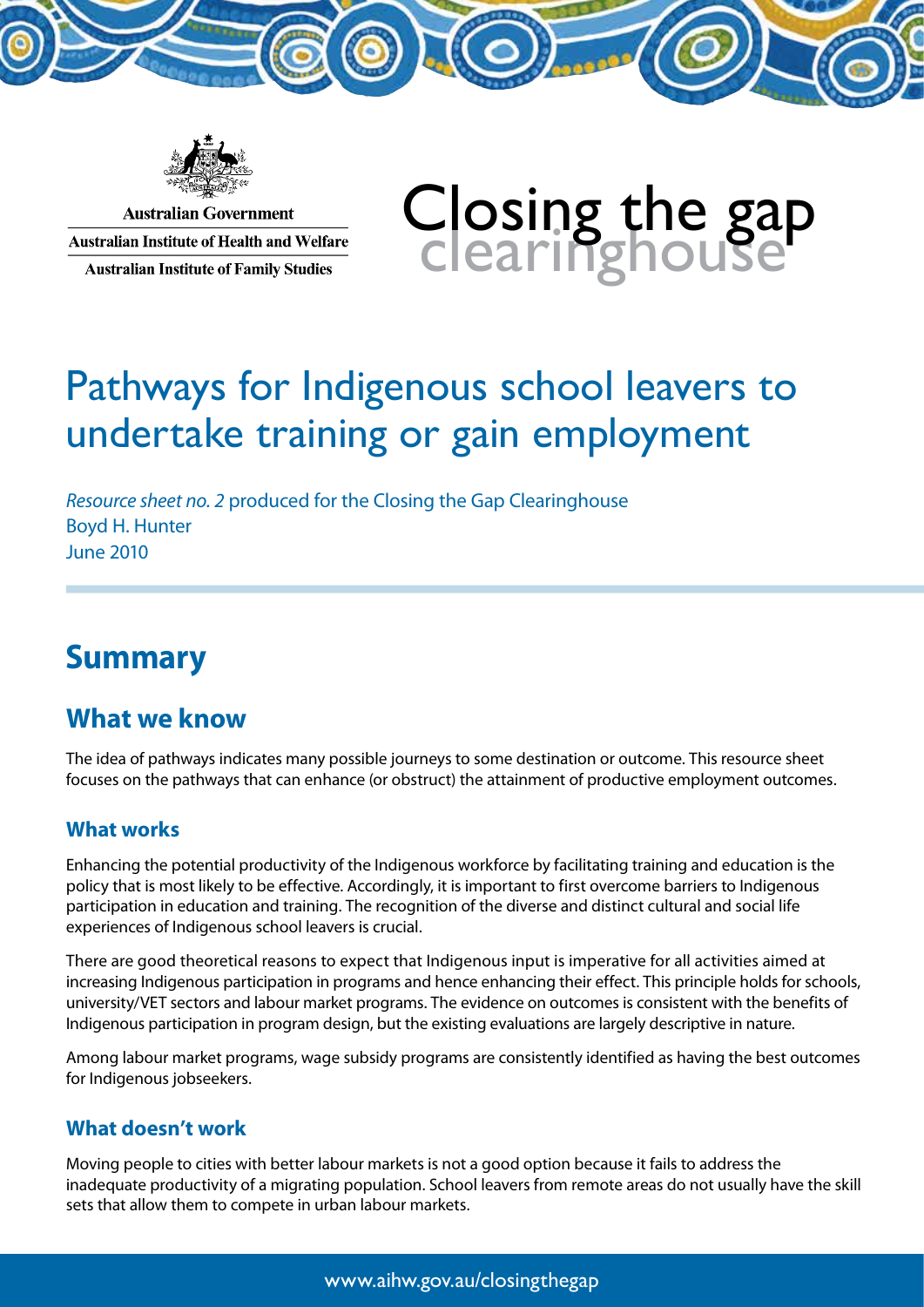Imposing solutions on Indigenous school leavers is unlikely to be successful as the targets of the policy are more likely to passively (or perhaps actively) resist the implementation of such programs.

#### **What we don't know**

The main issue for identifying effective pathways is that there are many assertions about what works, but the evidence is not as informative as many would like us to believe. Most claims are based on descriptions of outcomes, rather than structured analysis which allows us to confidently identify activities that do not work. Evaluations of pathways require longitudinal data that are widely available for scrutiny to ensure that the evidence is credible and uses best-practice methodology. The international literature emphasises the greater use of social experiments which control for confounding factors that make it difficult to issue definitive statements about 'what works'.

## **Introduction**

The idea of pathways indicates many possible journeys to some destination or outcome. Hence, even if everyone agreed that Indigenous school leavers should be moving towards 'productive' employment, it is not easy to talk about 'what works' as there are different paths that may suit different people. Indeed given the diverse educational and life experiences of Indigenous people, it would be folly to suggest that there was one path that suits everyone. In any case, as the old joke goes, 'the shortest distance between two points is always under construction'. This resource sheet focuses on the 'detours' that can enhance (or obstruct) the attainment of productive employment outcomes.

# **Before the journey begins: origins of disadvantage of Indigenous school leavers**

Many Indigenous children are disengaged at school and disaffected from the education system as evidenced by the low rates of attendance at school and the high rates of drop-out before completion of the major educational landmarks. Not only do Indigenous students obtain lower levels of academic achievement, but they are less informed about higher education opportunities than non-Indigenous students.

Entrenched disadvantages are likely to be relevant for the path eventually followed—the remarkably high rate of arrest among Indigenous youth is likely to be particularly noteworthy as it can both disrupt the engagement with the education system and eventually interfere with the ability to find work. Another factor that is likely to reinforce the social exclusion of Indigenous school leavers is labour market discrimination, which reduces the probability of finding work and arguably reduces the incentive to invest in education and training.

The social costs of education (e.g. peer-group effects) and low socioeconomic status of Indigenous households (e.g. education, access to economic resources and household overcrowding) are also likely to be key factors underlying poor educational outcomes.

**Fordham & Schwabs' (2007) extensive compilation/synopsis of relevant research** identifies that the completion of Year 10 appears to be the critical point with respect to lifetime employability and they provide an extensive literature review of the factors underlying education and the implications of these outcomes. Poor educational outcomes mean that the productivity of Indigenous school leavers is low, while the lack of information about training and labour market opportunities circumscribes individual's expectations about themselves.

**For more information see:** <http://caepr.anu.edu.au/system/files/project\_page/2010/06/education%20futures.pdf>.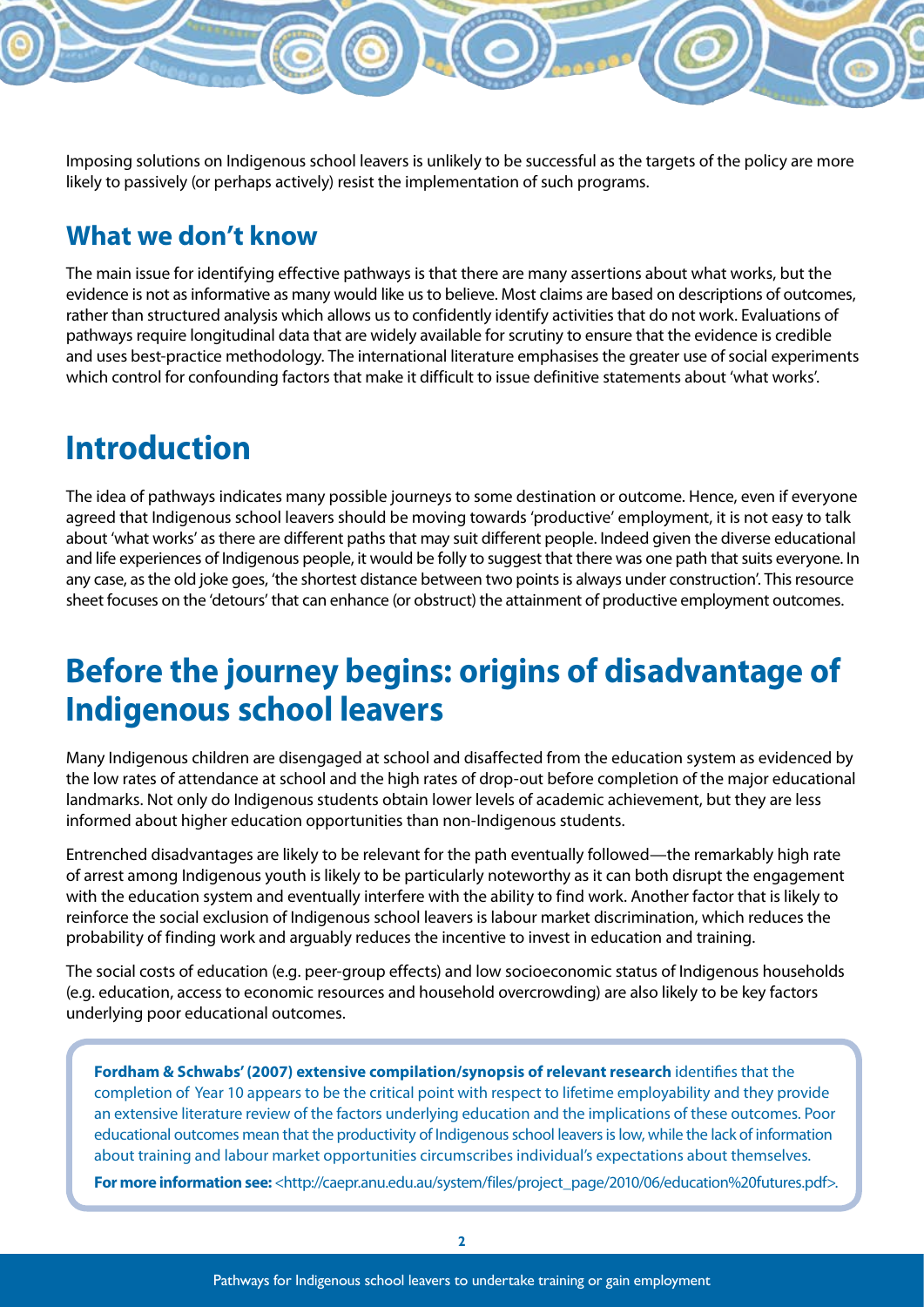Schwab and Sutherland (2003) advocate the development of a 'learning community' in both urban and remote contexts, which is an educational partnership between a school and its community. The emphasis is on learning taking place within a 'comfortable' learning space, consistent with cultural understandings and values, and being relevant to all members of the local Indigenous community by offering lifelong educational opportunities.

The **New Zealand strategy for improving education outcomes for Māori** has four main focus areas: foundation years, young people engaged in learning, Māori language education and organisational success.

**For more information see:** <http://www.minedu.govt.nz/NZEducation/EducationPolicies/MaoriEducation.aspx>.

Vocational Education and Training (VET) courses provided in secondary school can offer a pathway to local employment. For example, they also appear to be successful in retaining students who otherwise may have left school before completing Year 12, and in assisting their transition from school to work (Johns, Kilpatrick & Loechel 2004). For school VET students, the work placement component of the program seems to aid the transition to local jobs and apprenticeships, and increases youth retention in the local community.

## **The beginning of the journey: leaving school, transitions into further education and training and looking for work**

The Ministerial Council on Education, Employment, Training and Youth Affairs (MCEETYA) Taskforce on Indigenous Education (2001) provides an excellent introduction to the multiple pathways for Indigenous students into employment or further education. Sensibly, that report emphasises flexibility in institution structures and individual responses to opportunities. Unfortunately, most of the evidence in that publication does not directly analyse pathways, which are an intrinsically dynamic phenomenon that require longitudinal data collected over a reasonable period of time. Possible exceptions are the data on higher education that document the factors associated with withdrawal of students from the higher education transition. These include:

- • personal issues (needing a break, resolving role conflict, tired of study, doubts about course)
- family matters (juggling family, job and study)
- • health (overwork and exhaustion, exacerbation of some health problems without adequate support)
- employment (not coping with full-time work and study, loss of job).

**For more information see:** <www.curriculum.edu.au/verve/\_resources/exploringmultiplepathways\_file.pdf>.

A recent report to the Commonwealth Department of Education, Employment and Workplace Relations (DEEWR) identifies several barriers to Indigenous school leavers going on to higher education, including:

- the restrictions of distance and time
- the cost of higher education
- non-completion of schooling and low academic achievement
- • expectations, motivations, aspirations (Gale et al. 2010).

The authors allow for the effect on aspirations (preferences), but they seem to discount the possibility that there are ongoing disruptions and peer effects in the households after school age. The late teens and early twenties is the stage of the life-cycle when Indigenous people usually experience the highest interaction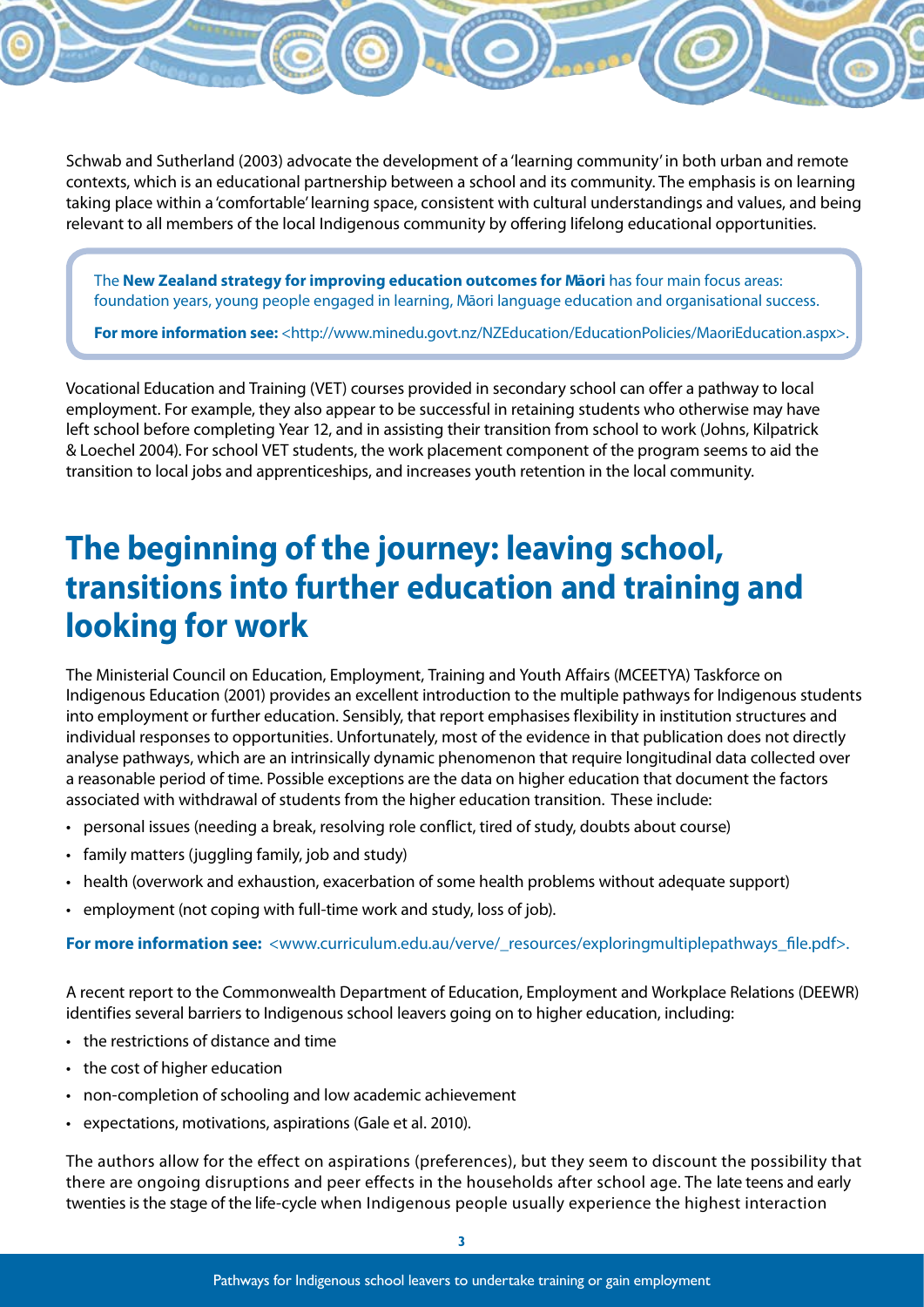with the criminal justice system. While the household environment of school leavers is often highly disruptive, even for those who have left home, Indigenous households also have unique strengths that might prove useful in enhancing economic engagement.

One noteworthy initiative has been the creation of the **First Nations' University of Canada in Saskatchewan.** The university's mission is 'to serve the academic, cultural and spiritual needs of First Nations' students', but it also provides 'standard' areas of study provided in other institutions. Students from this university have been used as mentors to build post-secondary education aspirations and improve secondary school achievement.

**For more information see:** <www.firstnationsuniversity.ca>.

**The Junior Canadian Ranger (JCR) Program** was a community-based program developed by the Canadian Department of Defence (Schwab 2006). The program aimed at capacity building and enhancing self-image by:

- • maintaining traditional culture and practices, teaching practical ranger skills and developing personal skills such as leadership and parenting skills
- • increasing employment opportunities through a well-developed pedagogy and vocationally oriented activities.

Schwab makes a case that an analogous program for Indigenous rangers in remote Australia would re-engage early school leavers, or those at risk of leaving school early, and enhance the productivity/employability of former participants in terms of their ability to manage natural resources. Some recent policy initiatives are moving the ranger program in that direction.

The international evidence on Indigenous pathways into work is not an adequate basis for policy. The Organisation for Economic Co-operation and Development (OECD) has recently published a series of reports which examines the transition from school to work, across 16 different OECD countries (e.g. Vandenberghe 2009). The reports for the English-speaking settler states of Canada, United States (US) and New Zealand (NZ) reveal few insights for this resource sheet. The US report does not even mention Native Americans, while the Canadian and NZ reports only refer to Aboriginal Canadians and Mˉaori in a passing discussion of cross-sectional disadvantage in their countries.

Vandenberghe (2009) focuses on the situation in Australia, and includes a survey of demand and barriers, income support and welfare policies, and the education system, including attainment, pre-school attendance, and on-the-job training. Data are taken from the Household, Income and Labour Dynamics in Australia Survey and the Longitudinal Surveys of Australian Youth, with international comparisons where available. Unfortunately, the Indigenous subsample from these surveys is too small to make valid claims about Indigenous pathways and hence Vandenberghe focuses on Australian overall findings. Overall, most Australian youths tend to move quickly into jobs once they finish their formal education; however, entry jobs tend to be casual or part-time as stepping stones on the way to more permanent work. There is substantial literature questioning the validity of the stepping stone assumption (Vandenberghe 2009).

**The Longitudinal Survey of Indigenous Jobseekers** tracked the experiences, over an 18-month period to September 1997, of 1,580 Indigenous job seekers who were registered with the Commonwealth Employment Service. Arguably, low response rates and the short timeframe of the survey period make it difficult to generalise from the results of that survey—but the various reports to DEEWR are still the most credible analysis of the dynamics of Indigenous labour market participation and job search to date.

**For more information see:** <www.workplace.gov.au/workplace/Publications/ProgrammeEvaluation/Longitu dinalSurveyofIndigenousJobSeekers.htm>.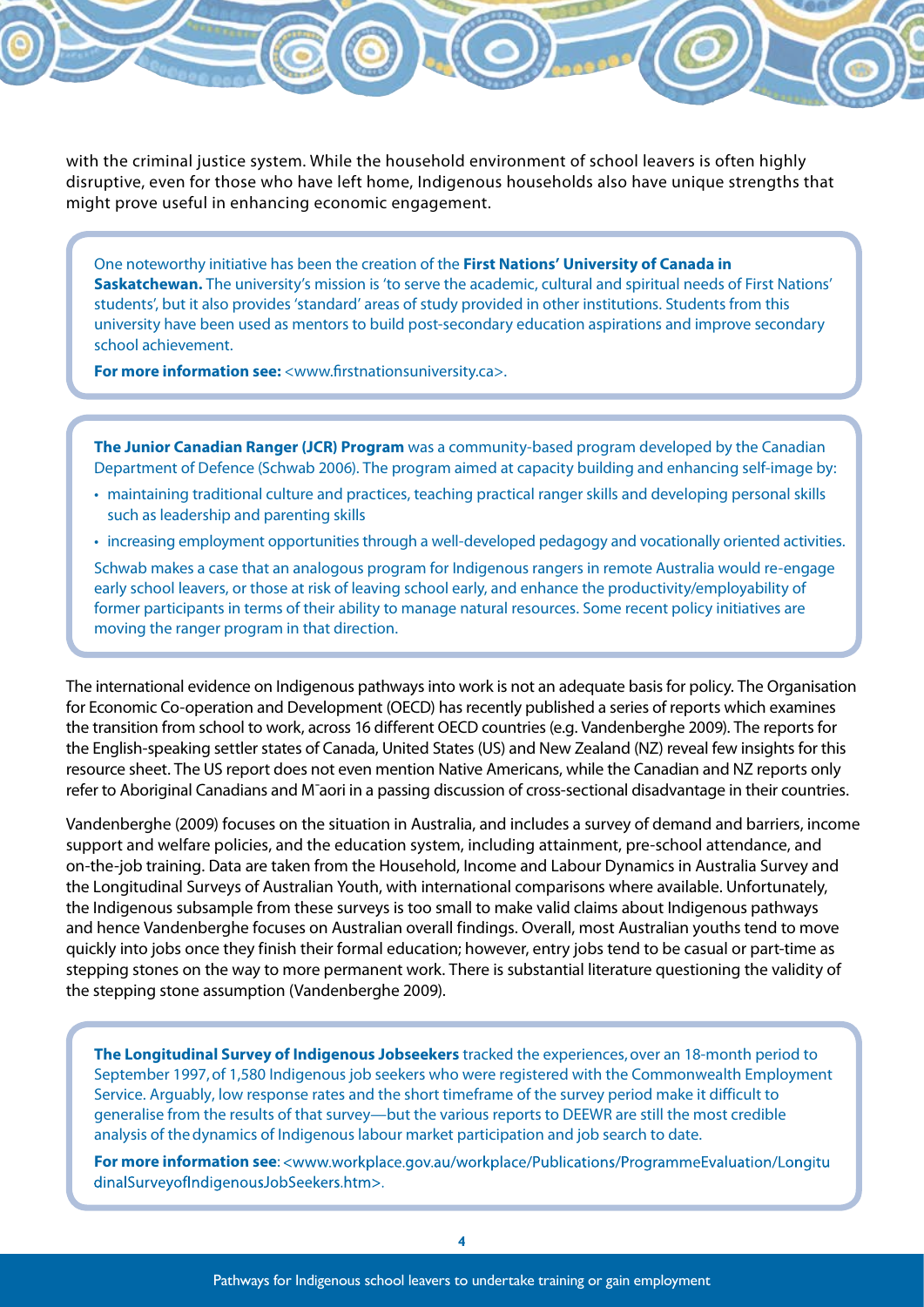The only large-scale longitudinal study of Indigenous jobseekers, described in the above box, demonstrates that Indigenous youth use less pro-active job search methods than other young job seekers. Non-Indigenous job seekers, for example, are more likely to have contacted employers directly. Indigenous job seekers are more likely to report having asked friends or relatives about jobs than non-Indigenous job seekers, despite evidence that they are less likely to secure employment in this way.

# **The middle of the journey: discouraged workers and labour market programs**

#### **Discouraged workers**

Indigenous males and females are between three and four times more likely than other Australians to want work but to not be actively looking for it (Hunter & Gray 2001). The most prominent reasons for not looking for work are:

- • childcare and other family responsibilities (for females)
- returning to study
- the availability of jobs.

Indigenous youth is one of the most likely groups in Australian society to have given up looking for work and hence become 'discouraged workers'. The difficulty in finding and keeping work is one of the major reasons for Indigenous youth leaving the labour market.

#### **Labour market programs**

This section examines the main interventions used to re-engage Indigenous youth—Labour Market Programs (LMPs). When identifying the effect of programs, analysts should consider:

- whether the participant would have got the job or training position anyway
- • whether any improvement has been primarily at the expense of another person (i.e. 'job displacement' or 'substitution' effects)
- whether improved work-related skills increased the long-term effective supply of labour.

Another evaluation problem when analysing such programs is that they are usually intended to have more than one effect and hence it may be problematic to focus on only one impact out of context. Heckman, Lalonde & Smith (1999) identify that the failure to take these issues into account leads to a systematic bias—usually an overestimate of the effect of programs. The conventional means to address such bias is experimental methods and longitudinal data.

LMPs take a variety of forms covering both employment and training programs:

- job creation or employment subsidies
- wage subsidies
- on-the-job training
- job search assistance
	- employment service (job information and matching with potential employers)
	- career counselling and advice on how to achieve job readiness
	- job search training and subsidies
- • classroom training and occupational skills.

**For more information see:** <http://ideas.repec.org/h/eee/labchp/3-31.html>.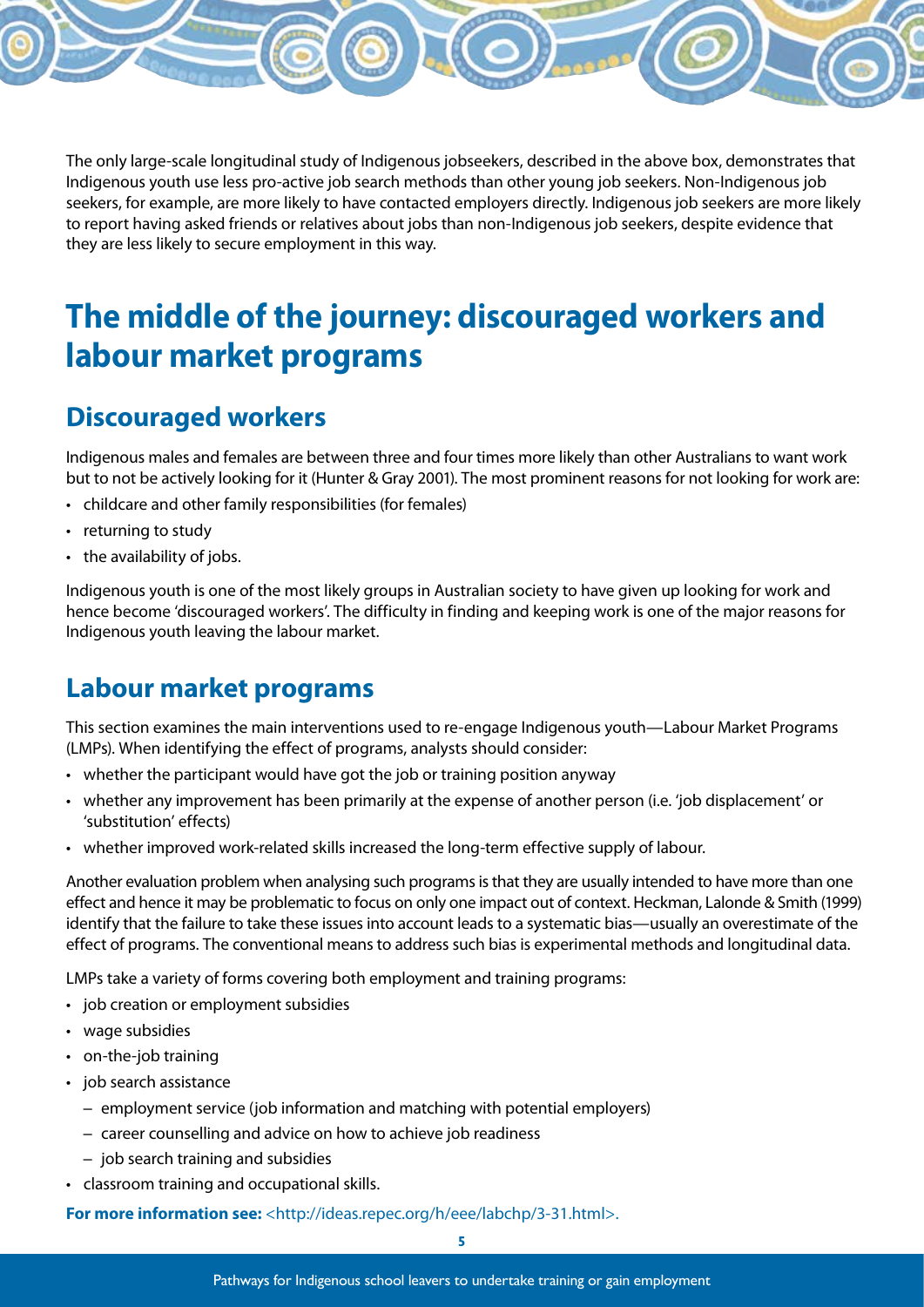Historically, evaluations of LMPs in OECD countries indicate that these programs usually have, at best, a modest impact on participants' labour market prospects. The international evaluation literature points to employment subsidies and, to a lesser extent, direct job creation, as the most likely programs to increase employment prospects (Martin 1998). While both types of program appear to benefit the long-term unemployed, wage subsidies require careful targeting and adequate controls to maximise net employment gains and social benefits. Some analysts argue that job creation programs are best suited to addressing the short-term needs of severely disadvantaged groups, but there appear to be few long-term benefits of such programs and many disadvantaged job seekers only secure poorly paid jobs.

For evaluations of Australian programs most official program data indicate that wage subsidy programs have the best post-program outcomes. None of the Australian studies reviewed controlled adequately for the 'selectivity' of participants (i.e. how they might differ from other unemployed). Stromback and Dockery (2000) use longitudinal empirical techniques (which attempt to control for the distinct nature of those who complete programs) to demonstrate that wage subsidies are still the most effective interventions.

Dockery and Milsom (2007) conducted a review of all Indigenous employment programs since 1985. They were relatively sanguine about the on-the-job work experience, achieved through wage subsidies and brokered placements, and employment support such as mentoring (and job-search training). While they admit the evidence is rather patchy, Dockery and Milsom claim that the Training for Aboriginals Program and Indigenousspecific LMPs have been especially effective.

#### **For more information see:** <www.ncver.edu.au/publications/1729.html>.

One reason that wage subsidies achieved better outcomes for Indigenous job seekers than job creation, training subsidies and employment support programs, was that they had higher rates of 'completion'.This is not surprising since wage subsidies demand little from the jobseeker involved once the subsidy is being paid.

Indigenous case managers were associated with higher rates of completion and an 11.6 percentage point increase in the prospect of Indigenous participants being in a job. One explanation for the relative success of this program is that it focuses on the needs and interests of Indigenous participants in the design of the program activities.

There has been no credible evaluation of the cost effectiveness of Indigenous LMPs. Hunter, Gray and Chapman (2000) show that respondents who completed an LMP were only 6.3 percentage points more likely to be in employment than non-completers. The incremental effect of programs appears to be depressingly small and a cost-benefit analysis is unlikely to be favourable. Notwithstanding a narrowly defined exercise that focused solely on employment outcomes, the public policy rationale for such programs must also take into account the equitable sharing of the burden of unemployment across the nation.

The US literature indicates that the percentage impact of programs which specifically target economically disadvantaged households is generally much higher than that evident for LMPs for Indigenous Australians (Heckman, Lalonde & Smith 1999). This observation highlights the need to reconsider the structure and design of LMPs for Indigenous Australians.

#### **VET**

As with LMPs, there are no Australian studies that rigorously identify the 'net' impact of Indigenous participation in VET on labour market outcomes (Dockery & Milsom 2007). Graduate destination surveys indicate that the increase in the probability of employment after training is quite modest at less than 10 percentage points. While these outcomes are smaller than those for the non-Indigenous population, this is partially explained by the fact that the initial lower educational attainment of Indigenous participants confines them to lower level certificates. It is important to note that Indigenous participants in VET again have relatively high rates of non-completion of these courses.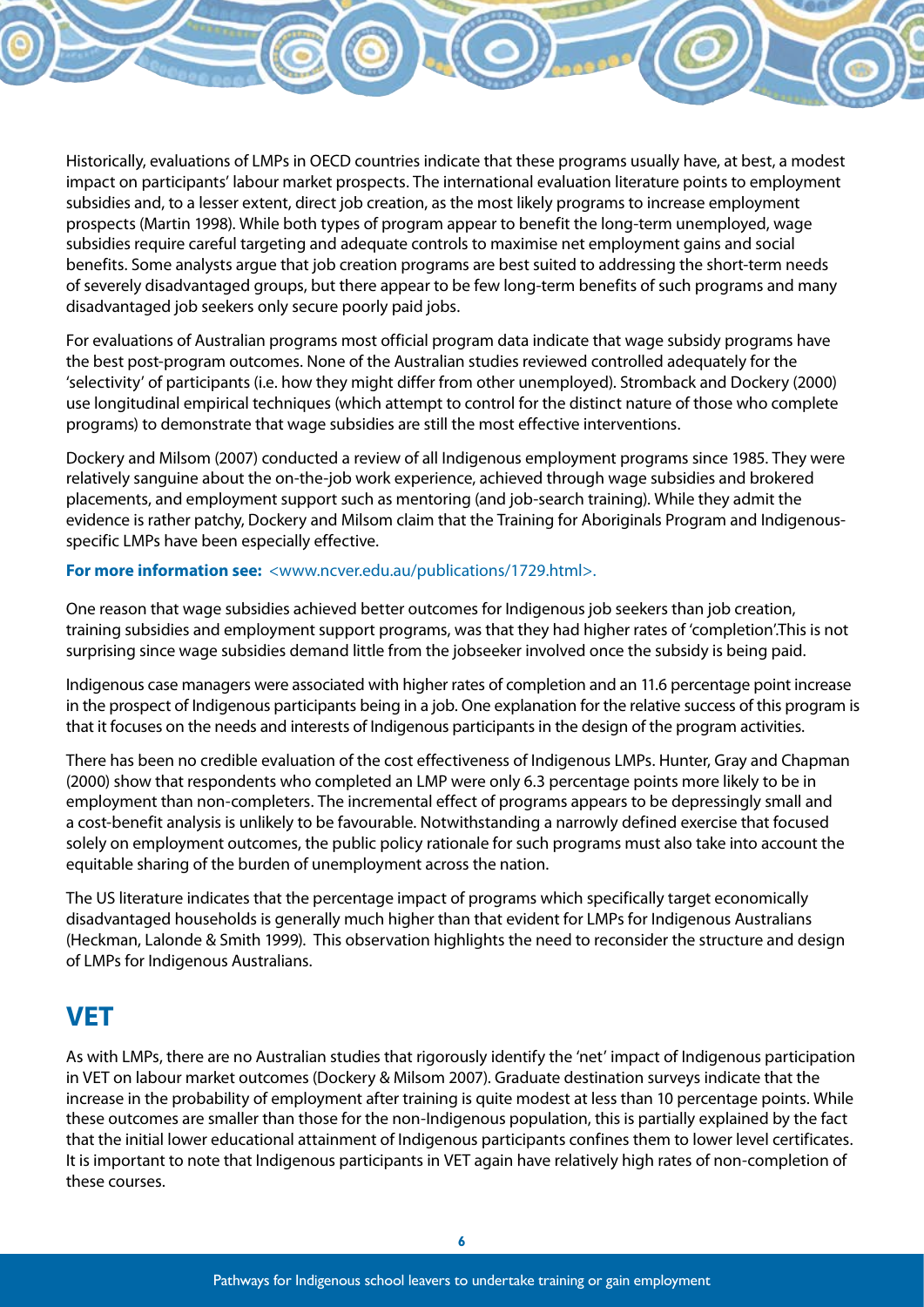Future employment options have been found to be a major determinant in student attitude to schooling. In a national survey of students, 60% of Indigenous students felt that employer attitudes would act as a barrier to their aspirations, compared with the 40% of non-Indigenous students who were concerned about employer attitudes. The difference is likely to be associated with a belief about the existence of racial discrimination in the labour market as well as a rational evaluation of employment prospects.

#### **Community Development Employment Projects scheme and Work for the Dole**

The Community Development Employment Projects (CDEP) scheme is an Indigenous-specific program that is more than a simple job creation program as it also seeks to develop the local community. There are many positive portrayals of the employment and non-employment outcomes from the CDEP scheme (Fordham & Schwab 2007). Other commentators have argued strongly that the CDEP scheme has detrimental impacts on Indigenous welfare (Hughes 2007). Both sides of this debate tend to base their claims either on arguments about 'process evaluation' or rather thin evidentiary information (usually involving a small number of local observations or cross-sectional census/survey data aggregated into large geographic areas).

Some of the most credible evidence was provided by the Office of Evaluation and Audit (OEA 1997) which used a survey of 430 former CDEP participants to demonstrate that CDEP leads to relatively positive outcomes. Immediately after leaving the scheme, 24% went straight to another job, with one-third of these being employer-subsidised employment. These employment rates held up for some time after participants left the scheme.

If Indigenous youth see CDEP as a career, or an 'end' in itself, then they might under-invest in education and training. A related issue that is pertinent for many Indigenous welfare recipients is that the incentive to look for or take up employment can be limited if the loss of income support and entitlement is comparable to (or even more than) the wage received. This disincentive effect is evident for many Indigenous people whose expected wage is generally quite low, but the financial disincentives can be particularly pronounced for CDEP workers (Daly & Hunter 1999).

The analogous program for mainstream Australia is the Work for the Dole scheme. Borland and Tseng (2004) demonstrated that this program has a significantly negative effect on transitions into employment. The authors advance several explanations for this result—participants reduce their job-search activity, stigma effects (i.e. a negative signal to potential employers), and the program only provides work experience, rather than substantial training. International evidence seems to support the fact that participants in community work programs experience placements as 'work' and therefore do not engage in sufficient job-search activity. This result has implications for the transition of school leavers towards employment and training.

#### **The end of the journey?: the sustainability of employment and training outcomes**

The question mark in the above heading does not question the destination, but rather the stability of the outcome. For example, in order to evaluate the pathway one has to appreciate the sustainability of the outcome in terms of the retention of jobs secured or the usefulness of the training. An important component of the latter is whether the individual concerned completes a training course or program.

Hunter, Gray and Chapman (2000) show that longer training courses are less likely to be completed than short ones. While completion of training courses is a key ingredient to enhancing the effect of a program, reducing the length of training courses to enhance completion rates would probably not improve pathways substantially as, on balance, this would also reduce the level of skill transfer. Perhaps a more effective strategy might be to ensure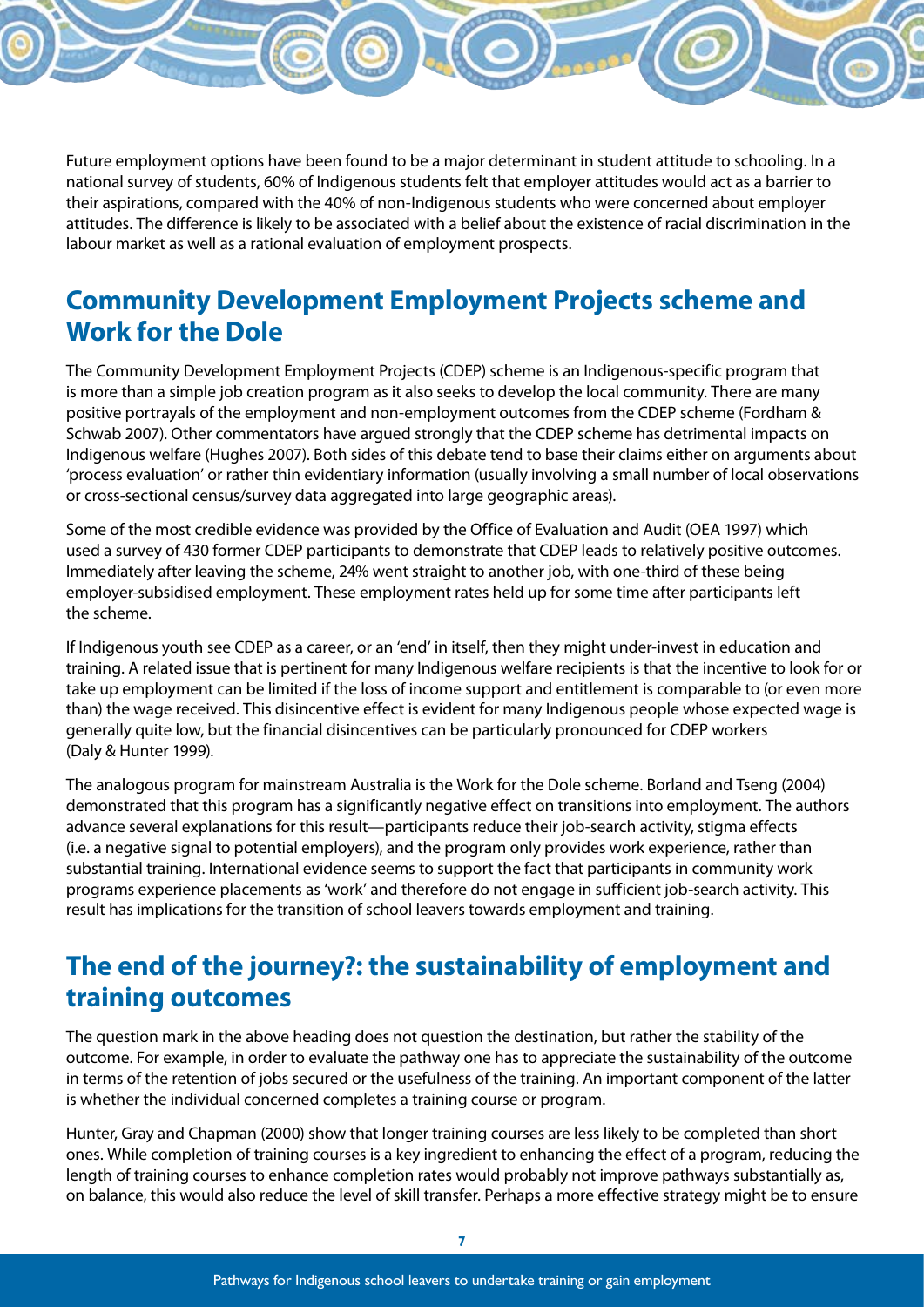the design of the courses is more Indigenous-friendly with more support being provided to students attempting training.

Indigenous youth exhibit considerable 'churning' in terms of employment as they tend to move frequently between full-time employment, part-time employment, CDEP employment and unemployment (Gray & Hunter 2005). Fordham and Schwab (2007) suggest the need for improved career counselling and the development of intervention strategies to support school leavers in their early post-school years, and on entering the workforce.

Amongst Indigenous workers, job retention (in the same job for at least 12 months) was significantly associated with higher levels of education. For example, having an education to Year 12 (compared with outcomes for Year 10 or less) increased the probability of job retention by about 30%. However, job retention was significantly lower for people with health problems and recent involvement with the justice system.

LMPs are one avenue for promoting the ongoing employment prospects of Indigenous jobseekers, but another avenue is private sector support. In the last decade, Indigenous participation in the mining industry increased substantially as a result of such schemes.

#### **Training, work ready and pre-employment programs at Plibara Iron**

One study notes that training, work-ready and pre-employment programs have been established by Pilbara Iron to increase Indigenous participation and retention in their workforce to a target of 15% by about 2013 (Taylor & Scambary 2005). These include:

- • capacity building (education initiatives, scholarships, pre-employment training, fitness-for-work programs, and health, alcohol and drug programs)
- • training and direct employment (traineeships, apprenticeships, earthworks, clerical training, and direct employment strategies)
- improving job retention (support strategies to assist in holding on to workers once employed, including cross-cultural training across the workforce)
- • business development.

**For more information see:** <http://epress.anu.edu.au/caepr\_series/no\_25/frames.php>.

All such strategies are likely to be important for ensuring sustainable outcomes. Business development may be crucial, but there is limited information on Indigenous entrepreneurship for Indigenous school leavers. Notwithstanding, Dennis Foley has written extensively on the broader factors associated with business success (Foley 2007).

## **Gaps in the evidence base**

Indigenous people can become disengaged, disaffected and discouraged at any (or all) stages of the journey between school, training and ongoing work. The largest gap in the evidence base is the lack of adequate longitudinal datasets collected over a reasonably long period. The only existing longitudinal survey of Indigenous job seekers was collected over a period of 18 months, which is not long enough to explore the complex dynamics of transitions from school to work.

Most major changes in US policy would involve a strategy for evaluating the proposal using social experiments with random assignment (Bloom 2005). Social experiments are regarded with particular suspicion in the Australian Indigenous policy context because they can raise ethical questions about the treatment of Indigenous Australians as subjects, rather than as people. Leigh (2009) turns the conventional argument on its head by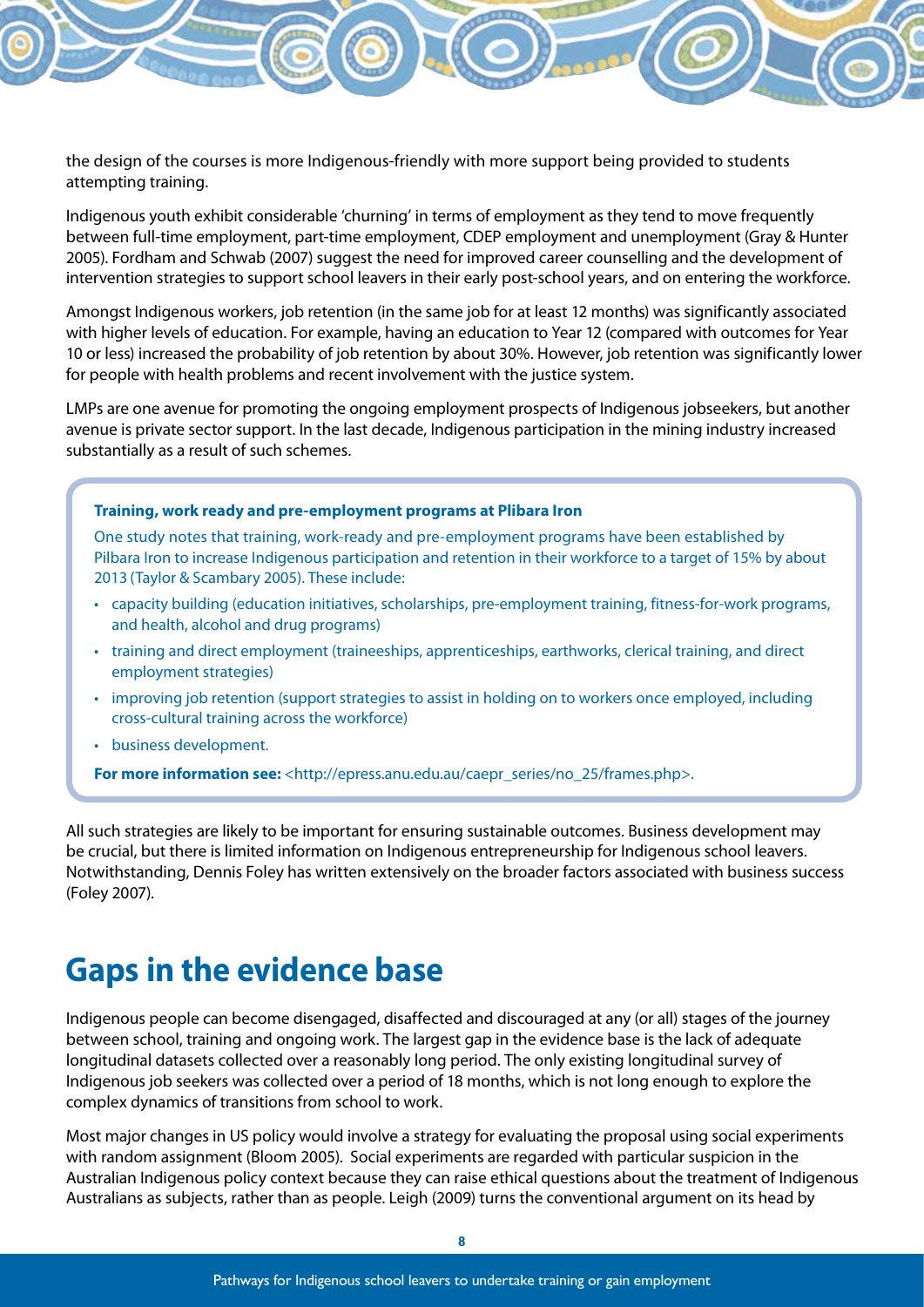pointing out that it is not ethical to implement policy for which there is no adequate evidence—given that experiments are one (some would argue the best) way to provide evidence on the effectiveness of a program that controls for confounding factors, it would be unethical not to conduct experiments. Social experimental techniques are not beyond criticism but they should be seriously considered.

Obtaining better data is the only way to solve the evaluation problem in a convincing way (Heckman, Lalonde & Smith 1999). However, better data are not synonymous with social experiments—hence the primary focus should be collecting clear and comparable longitudinal data on clearly defined program treatments and associated outcomes.

The final gap in the literature reported in this paper is the excessive reliance on government reports and other evaluations that cannot be completely scrutinised by several independent researchers. While there is some value in intra-organisation evaluations, it is important to conduct independent evaluations based on sound benchmarks with well-defined outcomes. One crucial dimension of this independence is transparency of data which can be evaluated in a full peer review process, which, even with its imperfections, is still the best guarantee of research quality. If program data are too sensitive to be made available for scrutiny by all researchers, one alternative is to establish partnerships with a range of bona fide research organisations that can scrutinise the quality of other's research findings. The department in question can then manage the process at a distance without compromising the integrity of the analysis.

# **References**

Bloom HS (ed.) 2005. Learning More from Social Experiments: Evolving Analytical Approaches. York: Russell Sage Foundation.

Borland J & Tseng YP 2004. Does 'Work for the Dole' work? Working Paper No. 14. Melbourne Institute, University of Melbourne, Melbourne.

Daly AE & Hunter BH 1999. Incentives to work: replacement ratios and the cost of job loss among unemployed Indigenous Australians. Australian Economic Review, 32(3): 219–36.

Dockery AM & Milsom N 2007. A review of Indigenous employment programs. Adelaide: NCVER, Australian Government.

Foley D 2007. Indigenous (Australian) Entrepreneurship: WHAT, WHEN, HOW and WHY? Regional Frontiers of Entrepreneurship Research.Gillin LM (eds.) Swinburne University Melbourne (E-Press version online http://www.swinburne.edu.au/lib/ir/onlineconferences/agse2007/): 56–66.

Fordham AM & Schwab RG 2007. Education, Training and Indigenous Futures: CAEPR Policy Research: 1990-2007. Canberra: CAEPR, ANU.

Gale T, Tranter D, Bills D, Hattam R & Comber B 2010. Interventions early in school as a means to improve higher education outcomes for disadvantaged (particularly low SES) students, Component A: A review of the Australian and international literature. Report Commissioned by the Department of Education, Employment and Workplace Relations. Commonwealth of Australia, Canberra.

Gray MC & Hunter BH 2005. The labour market dynamics of Indigenous Australians. Journal of Sociology, 41(4): 389–408.

Heckman JJ, Lalonde RJ & Smith JA 1999. The economics and econometrics of active labor market programs. Handbook of Labor Economics. Ashenfelter O & Card D (eds.) Elsevier Science Amsterdam: 1865–2097.

Hughes H 2007. Lands of Shame: Aboriginal and Torres Strait Islander 'Homelands' in Transition. The Centre for Independent Studies.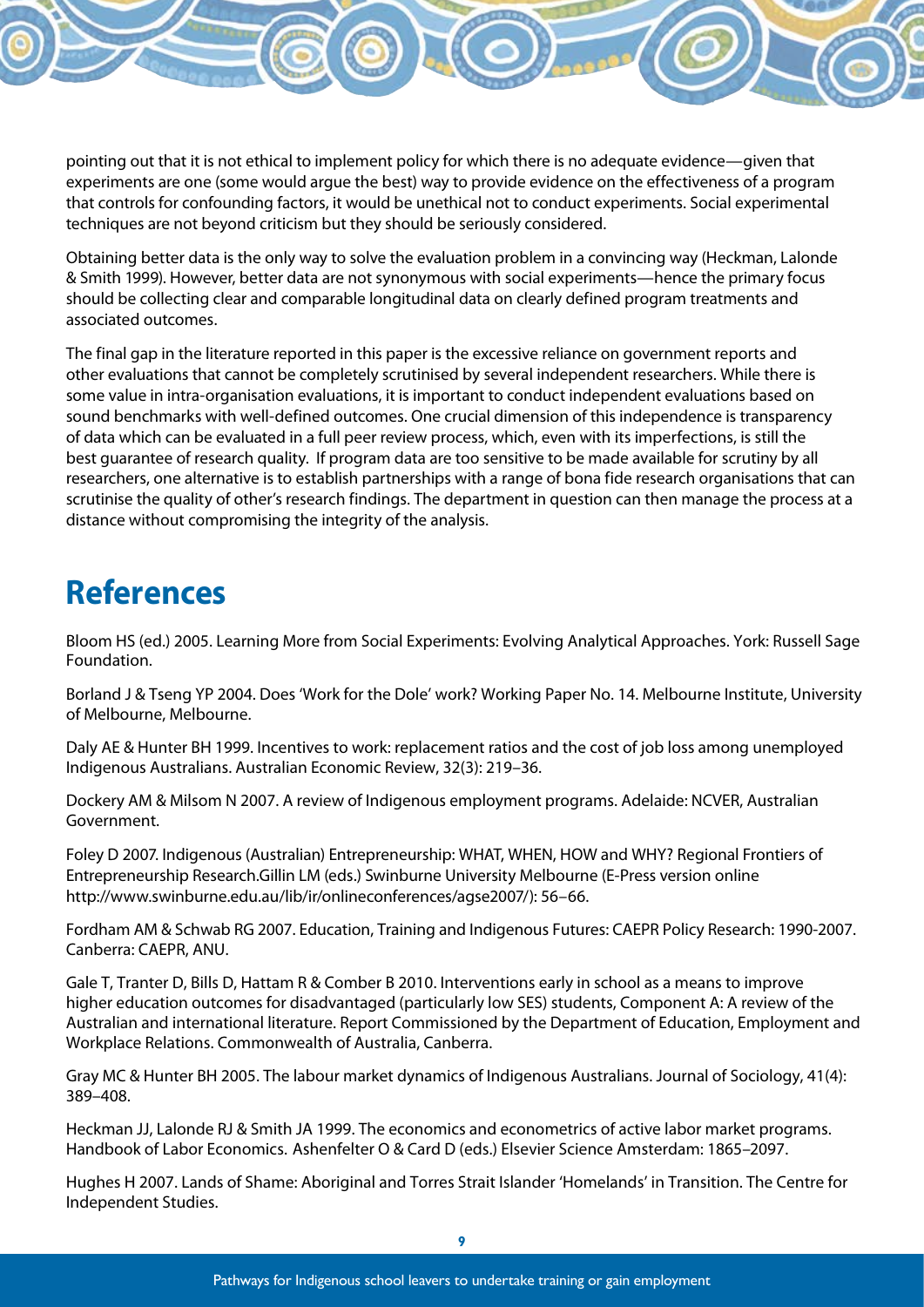Hunter BH & Gray MC 2001. Indigenous labour force status re-visited: Factors associated with the discouraged worker phenomenon. Australian Journal of Labour Economics, 4(2): 115–37.

Hunter BH, Gray MC & Chapman B 2000. An Analysis of Data from the Longitudinal Survey of ATSI Job Seekers: Labour Market Programs for Indigenous Australians. Canberra: Report to the Department of Employment, Workplace Relations and Small Business, CAEPR, ANU (archived at <http://pandora.nla.gov.au/ pan/39723/20040128/www.workplace.gov.au/WP/Content/Files/WP/EmploymentPublications/topic3.pdf>).

Johns S, Kilpatrick S & Loechel B 2004. Pathways from rural schools: Does school VET make a difference? International Journal of Training Research, 2(1): 55–75.

Leigh A 2009. What Evidence should Social Policymakers Use? Australian Treasury Economic Roundup, 1: 27–43.

Martin JP 1998. What works among active labour market policies: Evidence from OECD countries' experiences. Labour Market and Social Policy Occasional Papers No. 35, OECD, Paris.

MCEETYA Taskforce on Indigenous Education 2001. Exploring Multiple Pathways for Indigenous Students. Canberra: Australian Government.

OEA 1997. Evaluation of the Community Development Employment Projects Program: Final Report. Canberra: Aboriginal and Torres Strait Islander Commission.

Schwab RG 2006. Kids, skidoos and caribou: The Junior Canadian Ranger program as a model for re-engaging Indigenous Australian youth in remote areas. CAEPR Discussion Paper No. 281, CAEPR, ANU, Canberra.

Schwab RG & Sutherland D 2003. Indigenous learning communities: a vehicle for community empowerment and capacity development. Learning Communities: International Journal of Learning in Social Contexts, 1(1): 53–70.

Stromback T & Dockery AM 2000. Labour market programs, unemployment and employment hazards: an application using the 1994-1997 Survey of Employment and Unemployment Patterns. ABS Occasional Paper, Cat. no. 6293.0.00.002, ABS, Canberra.

Taylor J & Scambary B 2005. Indigenous people and the Pilbara mining boom: A baseline for regional participation. Canberra: CAEPR, ANU E-Press.

Vandenberghe V 2009. Jobs for youth, Australia. Paris: OECD.

## **Appendix**

#### **Authors notes on the pathways for Indigenous school leavers: a journey to where and when?**

The initial brief for this resource sheet asked the author to document the pathways for Indigenous school leavers into either training or 'meaningful' employment. Any journey between two points can take a number of paths, however pathways also take time to travel along. One path may take longer than another path, but may be more sustainable over the long term.

'Western' concepts of work suggest that paid employment contributes to both social and economic wellbeing through increased income and economic independence, improved self-esteem and self-confidence, skills development and expanded social networks. Psychological studies have found that the ill-effects of unemployment are more pronounced among people with a greater personal investment in paid work (Warr 2007). While securing a job is generally preferable to being unemployed, one question that must be addressed in this resource sheet is whether some work is less meaningful or unproductive for either the individuals concerned or society at large.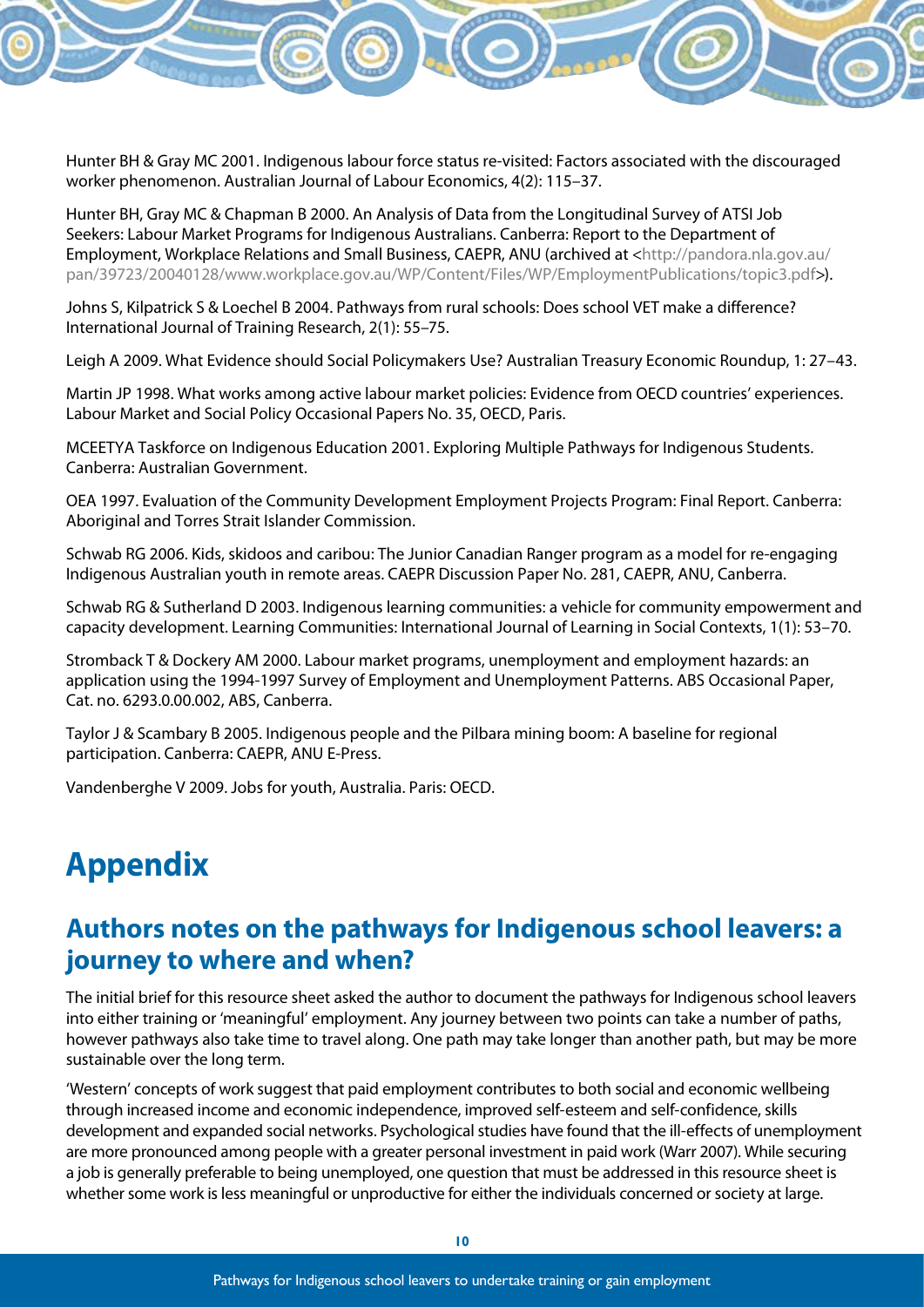The word 'meaningful' is a heavily value-laden term that needs to be carefully unpacked, especially in the cross-cultural context. The studies that do asked Indigenous people about career and study options tend to find preferences are markedly different from other Australians (Arthur & David-Petero 2000; Craven et al. 2005). Cultural attitudes to work among Indigenous Australians are often argued to be incompatible with mainstream Western work practices (e.g. Tonkinson 2007).

A dominant discourse in Indigenous affairs over the last decade has centred on the notion of the 'real' economy (Pearson 2000). However, Jon Altman's model of the hybrid economy is in part an ongoing argument about the distinct productive contribution of customary activities to economic activity (Altman 2002). Examples of the productivity of such activities usually include the environmental services and tourism sectors. That is, work based on customary practices can be both meaningful to those engaging in such activities and productive from a mainstream perspective.

The following analysis of evidence about pathways attempts to examine several issues—the evaluations and cost effectiveness of programs and activities, the adoption/implementation of mainstream programs for Indigenous Australians and policies for responding to traumatised individuals and communities relevant to school attendance and retention. Where available, comparable overseas evidence is presented.

This resource sheet gives more weight to research that is higher up the evidence hierarchy (Leigh 2009). Cross-sectional studies are generally less credible than longitudinal studies, especially when one is trying to document intrinsically dynamic concepts such as pathways. Social experiments that randomise 'treatments' are at the top of Andrew Leigh's evidence hierarchy, but there are no convincing examples in Indigenous Australia. Hence, the resource sheet refers to the international literature on experiments. Scholarly publications are preferred to discussion or working papers as the former have had the benefit of full peer review. There is arguably an over-reliance on evaluations of employment and training programs that are not based on publicly available data. The ability to have peer review is a crucial element of quality control of evidence and, if it is not possible to make data freely available for scrutiny, a strong case can be made for partnerships between independent researchers and the organisation providing the programs.

Evaluations of interventions must either establish a benchmark of what existed beforehand or make a credible argument about what would have happened in the absence of the intervention. Evaluations should also attempt to control for how participants differ from non-participants or participants who do not complete the program (i.e. selectivity of participants).

The analogy between a journey and a pathway is direct and, like all journeys, a pathway has a beginning, middle, and an end. The journey for school leavers starts at the end of secondary school, but the path followed is heavily dependent on what happened at school. This first stage is characterised by either transitions to further education or job search. The middle of the journey may involve a person either finding work, being discouraged from looking for work or the participation in programs designed to assist job seekers in finding work and improving skills and productivity. For the purposes of this resource sheet, training is also a constructive outcome, especially if it facilitates the arrival at the end of the journey, ultimately involving sustainable and 'meaningful' employment. This resource sheet closely follows the structure of this journey.

A flow diagram that provides both a visual description of the pathways of Indigenous school leavers, and lists the supportive and inhibitive factors associated with the desired transitions, is presented in chart 1.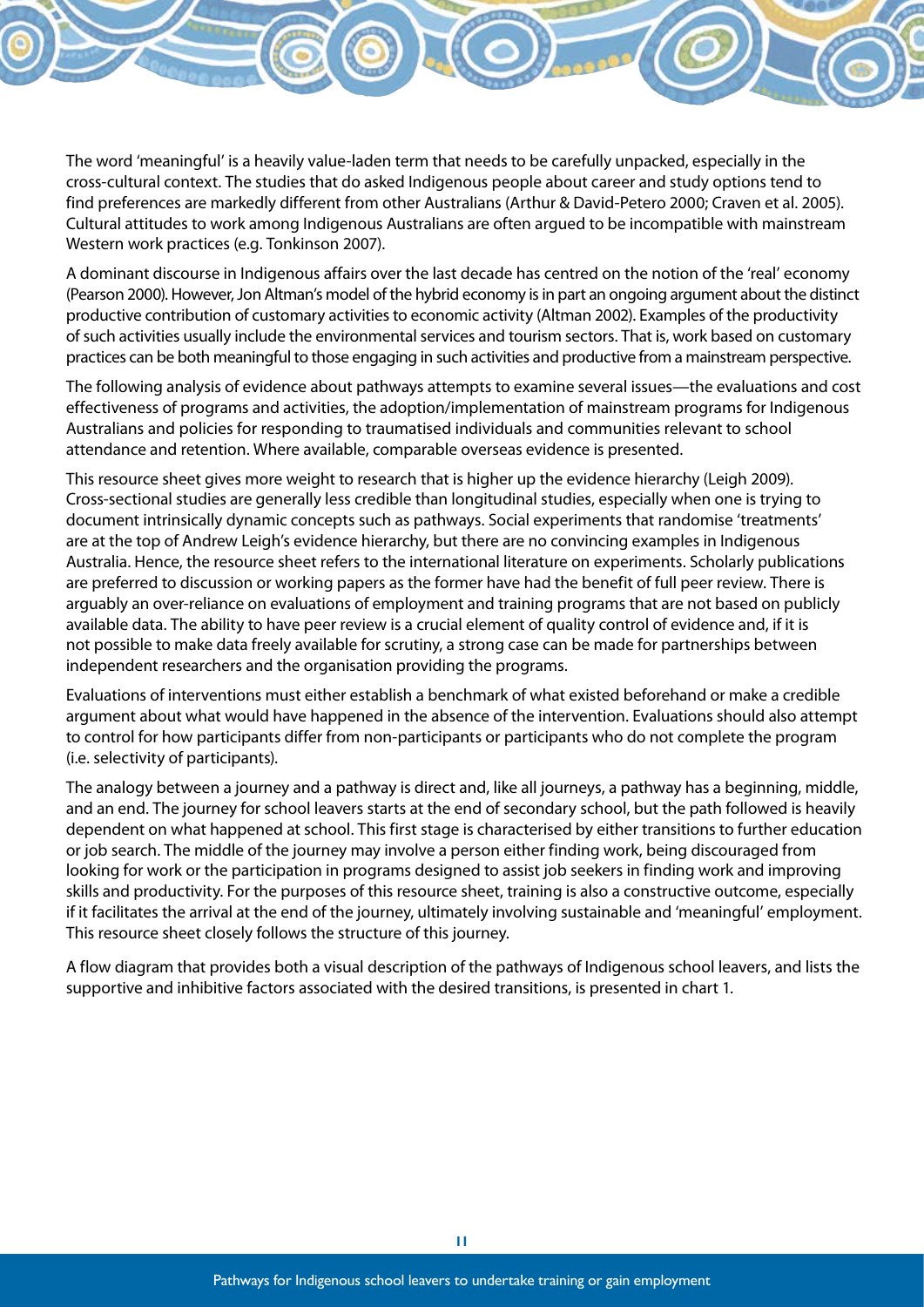

*Notes*

**13** Pathways for Indigenous school leavers to undertake training or gain employment

(e.g. Gray & Hunter 2005). Bold yellow lines represent the pathways with the most transitions, the solid blue lines the next most transitions 1. Transitions are weighted by the evidence about proportion of Indigenous people moving between various activities/outcomes (e.g. Gray & Hunter 2005).

2. Bold yellow lines represent the pathways with the most transitions, the solid blue lines the next most transitions and the dashed blue lines represent the fewest transitions. The boxes represent 'programs', while the ovals represent labour force outcomes.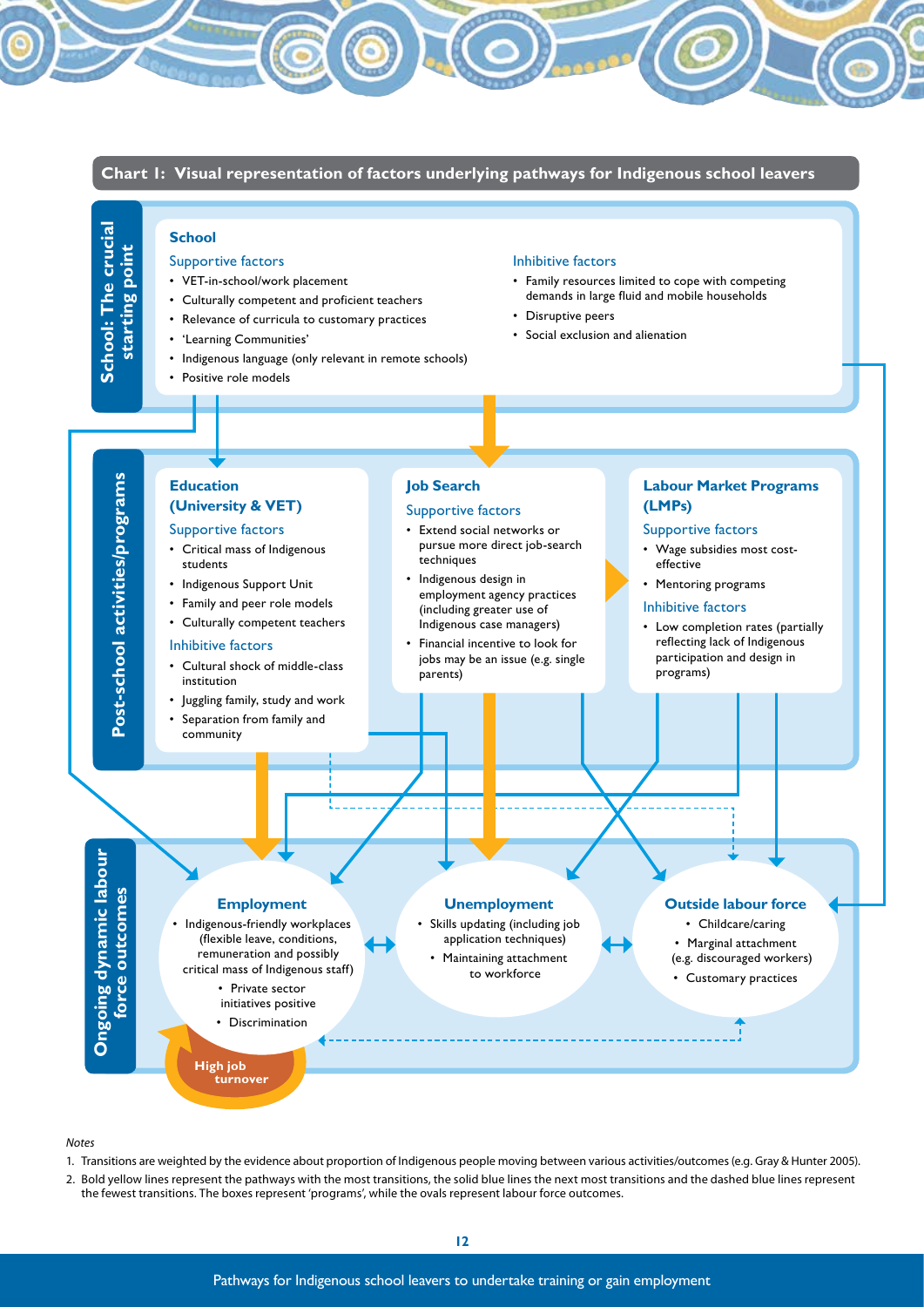#### **References (Appendix)**

Altman JC 2002. Aboriginal economy and social process: The Indigenous hybrid economy and its sustainable development potential. Arena, 56 (January): 38–9.

Arthur B & David-Petero J 2000. Career aspirations and orientation to work: Young Torres Strait Islanders, 1999. CAEPR Discussion Paper No. 206, Retrieved 14 January 2010, from <http://www.anu.edu.au/caepr/Publications/DP/2000DP206.php>.

Craven R, Tucker A, Munns G, Hinkley J, Marsh H, Simpson, K 2005. Indigenous students' aspirations: Dreams, perceptions and realities. Canberra, Retrieved 14 January 2010, from <http://www.dest.gov.au/>: Department of Education, Science and Training, Commonwealth of Australia.

Leigh A 2009. What Evidence should Social Policymakers Use? Australian Treasury Economic Roundup, 1: 27–43.

Pearson N 2000. Our right to take responsibility. Cairns: Noel Pearson and Associates.

Tonkinson R 2007. Aboriginal 'Difference' and 'Autonomy' Then and Now: Four Decades of Change in a Western Desert Society. Anthropological Forum, 17(1): 41–60.

Warr PB 2007. Work, Happiness, and Unhappiness. New York: Routledge.

#### **Acknowledgments**

Associate Professor Boyd Hunter (Senior Fellow, Centre for Aboriginal Economic Policy Research, The Australian National University) is a member of the Scientific Reference Group for the Closing the Gap Clearinghouse which is delivered by The Australian Institute of Health and Welfare in partnership with the Australian Institute of Family Studies. The contribution of Jacqui Stewart (Senior Research Officer for the Clearinghouse) in collating the relevant literature is gratefully acknowledged, along with the generous feedback from Nicholas Biddle, Ching Choi, Adrian Fordham, Daryl Higgins, Lester-Irabinna Rigney, Kirrily Jordon, Iris Lowe, Nola Purdie, and Ian Ring.

## **Terminology**

**Indigenous:** 'Aboriginal and Torres Strait Islander' and 'Indigenous' are used interchangeably to refer to Australian Aboriginal and/or Torres Strait Islander people. The Closing the Gap Clearinghouse uses the term 'Indigenous Australians' to refer to Australia's first people.

## **Funding**

The paper was produced by the Closing the Gap Clearinghouse. The Clearinghouse is a Council of Australian Governments' initiative jointly funded by all Australian governments. It is being delivered by the Australian Institute of Health and Welfare in collaboration with the Australian Institute of Family Studies.

## **Suggested citation**

Hunter BH 2010. Pathways for Indigenous school leavers to undertake training or gain employment. Resource sheet no. 2. Produced for the Closing the Gap Clearinghouse. Canberra: Australian Institute of Health and Welfare & Melbourne: Australian Institute of Family Studies.